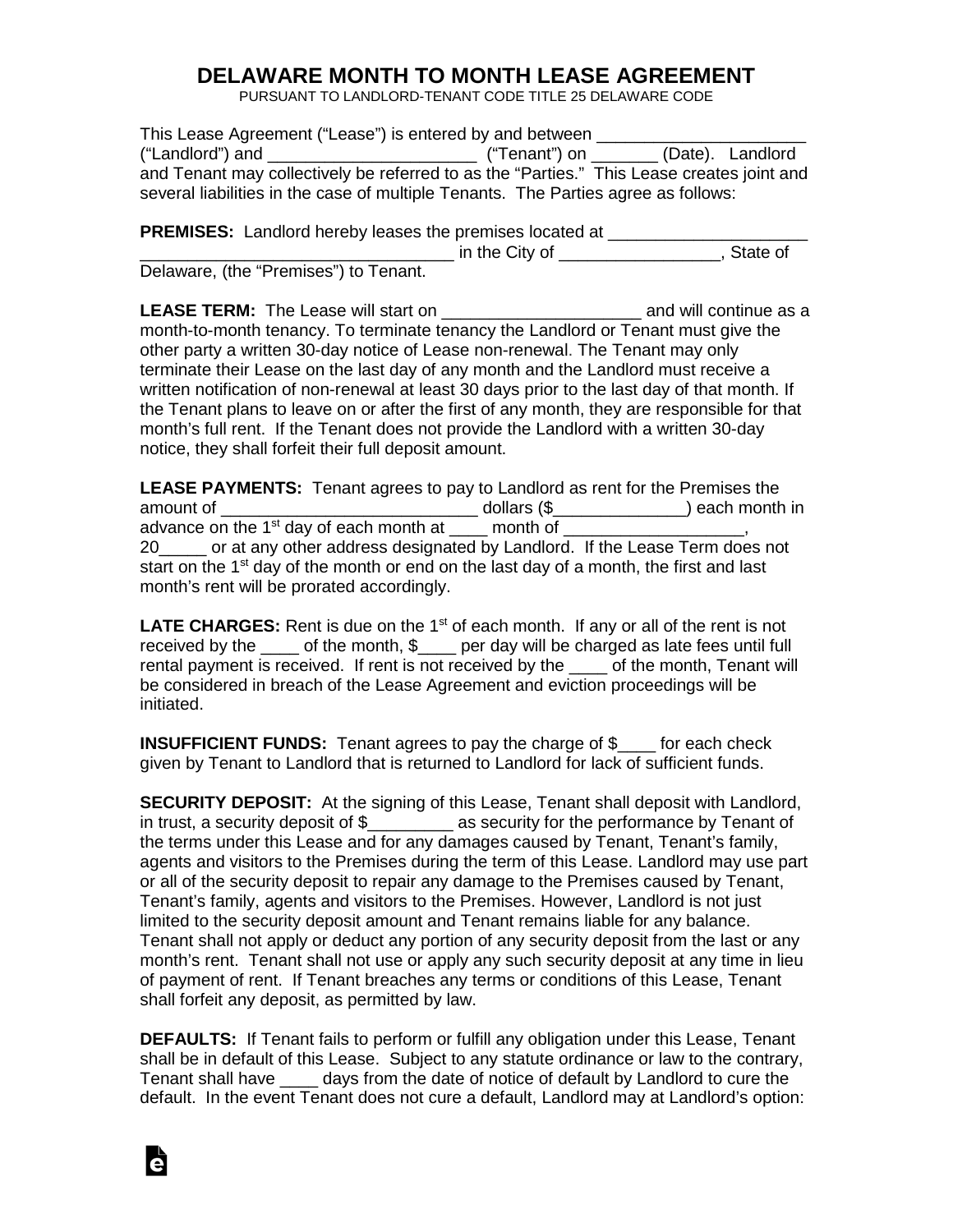a) cure such default and the cost of such action may be added to Tenant's financial obligations under this Lease; or b) declare Tenant in default of the Lease. In the event of default, Landlord may also, as permitted by law, re-enter the Premises and re-take possession of the Premises. Landlord may, at its option, hold Tenant liable for any difference between the rent that would have been payable under this Lease during the balance of the unexpired term, if this Lease had continued in force and any rent paid by any successive Tenant if the Premises are re-let. In the event Landlord is unable to relet the Premises during any remaining term of this Lease, after default by Tenant, Landlord may at its option hold Tenant liable for the balance of the unpaid rent under this Lease if this Lease had continued in force. The failure of Tenants or their guests or invitees to comply with any term of this Agreement is ground for termination of the tenancy, with appropriate notice to Tenants and procedures as required by law.

**QUIET ENJOYMENT:** Tenant shall be entitled to quiet enjoyment of the Premises and Landlord will not interfere with that right, as long as Tenant pays the rent in a timely manner and performs all other obligations under this Lease.

**POSSESSION AND SURRENDER OF PREMISES:** Tenant shall be entitled to possession of the Premises on the 1<sup>st</sup> day of the Lease Term. At the expiration of the Lease, Tenant shall peaceably surrender the Premises to the Landlord or Landlord's agent in good condition, as it was at the commencement of the Lease, reasonable wear and tear excepted.

**USE OF PREMISES:** Tenant shall only use the Premises as a residence. The Premises shall not be used to carry on any type of business or trade without prior written consent of the Landlord. Tenant will comply with all laws, rules, ordinances, statutes and orders regarding the use of the Premises.

**OCCUPANTS:** Tenant agrees that no more than \_\_\_\_ persons may reside on the Premises without prior written consent of the Landlord.

**CONDITION OF PREMISES:** Tenant or Tenant's agent has inspected the Premises, the fixtures, the grounds, building and improvements and acknowledges that the Premises are in good and acceptable condition and are habitable. If at any time during the term of this Lease, in Tenant's opinion, the conditions change, Tenant shall promptly provide reasonable notice to Landlord.

**ASSIGNMENT AND SUBLEASE:** Tenant □ shall □ shall not assign or sublease any interest in this Lease. All sublease arrangement must be made with prior written consent of the Landlord, which consent shall not be unreasonably withheld. Any assignment or sublease without Landlord's written prior consent shall, at Landlord's option, terminate this Lease.

**DANGEROUS MATERIALS:** Tenant shall not keep or have on or around the Premises any item of a dangerous, flammable or explosive nature that might unreasonably increase the risk of fire or explosion on or around the Premises or that might be considered hazardous by any responsible insurance company.

**UTILITIES ANDS SERVICES:** Charge for ☐ electricity, ☐ telephone service, ☐ cable television,  $\Box$  heat,  $\Box$  hot water,  $\Box$  water,  $\Box$  garbage pick-up,  $\Box$  snow-removal and  $\Box$ lawn maintenance are services/utilities provided to the apartment are included as a part of this Lease and shall be borne by the Landlord in addition to the following:

\_\_\_\_\_\_\_\_\_\_\_\_\_\_\_\_\_\_\_\_\_\_\_\_\_\_\_\_\_\_\_\_\_\_\_\_\_\_\_\_\_\_.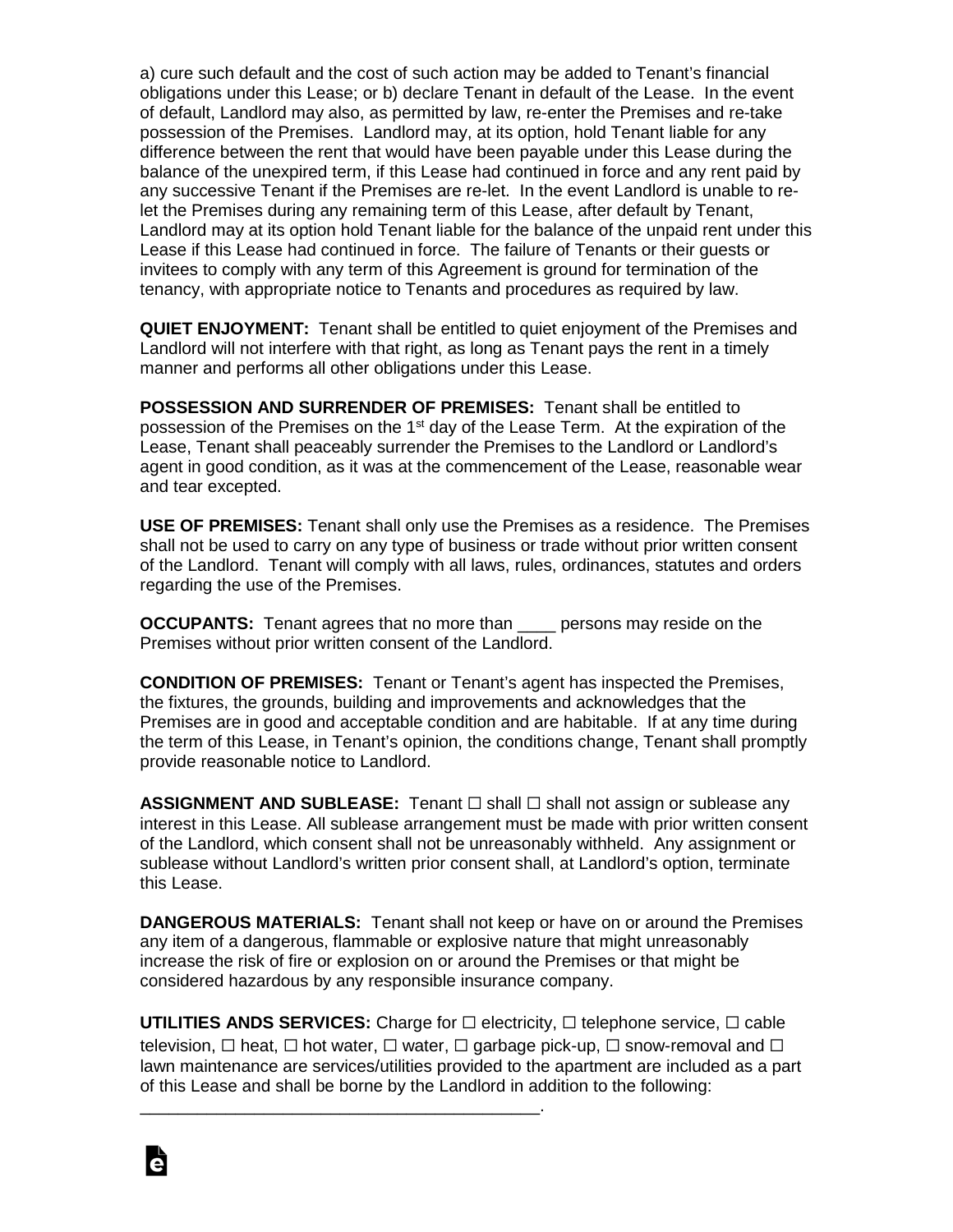**PETS:** Tenant shall not keep any pets on the Premises without the prior written consent of the Landlord. If Landlord grants permission to Tenant to keep pets, an additional security deposit of \$ will be required by the Landlord to keep in trust for potential damage to the Premises caused by Tenant's pets.

**ALTERATIONS AND IMPROVEMENTS:** Tenant agrees not to make any improvements or alterations to the Premises without prior written consent of the Landlord. If any alterations, improvement or changes are made to or built on or around the Premises, with the exception of fixtures and personal property that can be removed without damage to the Premises, they shall become the property of Landlord and shall remain at the expiration of the Lease, unless otherwise agreed in writing.

**DAMAGE TO PREMISES:** If the Premises or part of the Premises are damaged or destroyed by fire or other casualty not due to Tenant's negligence, the rent will be abated during the time that the Premises are uninhabitable. If Landlord decides not to repair or rebuild the Premises, then this Lease shall terminate, and the rent shall be prorated up to the time of the damage. Any unearned rent paid in advance shall be refunded to Tenant.

**MAINTENANCE AND REPAIR:** Tenant will, at Tenant's sole expense, keep and maintain the Premises in good, clean and sanitary condition and repair during the term of this Lease and any renewal thereof. Tenant shall be responsible to make all repairs to the Premises, fixtures, appliances and equipment therein that may have been damaged by Tenant's misuse, waste or neglect, or that of the Tenant's family, agents or visitors. Tenant agrees that no painting will be done on or about the Premises without the prior written consent of Landlord. Tenant shall promptly notify Landlord of any damage, defect or destruction of the Premises or in the event of the failure of any of the appliances or equipment. Landlord will use its best efforts to repair or replace any such damaged or defective areas, appliances or equipment.

**RIGHT OF INSPECTION**: Tenant agrees to make the Premises available to Landlord or Landlord's agents for the purposes of inspection, making repairs or improvements, or to supply agreed services or show the premises to prospective buyers or tenants, or in case of emergency. Except in case of emergency, Landlord shall give Tenant reasonable notice of intent to enter. Tenant shall not, without Landlord's prior written consent, add, alter or re-key any locks to the Premises. At all times Landlord shall be provided with a key or keys capable of unlocking all such locks and gaining entry. Tenant further agrees to notify Landlord in writing if Tenant installs any burglar alarm system, including instructions on how to disarm it in case of emergency entry.

**HOLDOVER:** In the event Tenant remains in possession the Premises for any period after the expiration of the Lease Term ("Holdover Period") a new month-to-month tenancy shall be created subject to the same terms and conditions of this Lease at a monthly rental rate of the same in this agreement unless otherwise agreed by the Parties in writing. Such month-to-month tenancy shall be terminable on thirty (30) days notice by either Party or on longer notice if required by law.

**ABANDONMENT:** If Tenant abandons the Premises of any personal property during the term of this Lease, Landlord may at is option enter the Premises by any legal means without liability to Tenant and may at Landlord's option terminate the Lease. Abandonment is defined as absence of the Tenants from the Premises for at least consecutive days without notice to Landlord. If Tenant abandons the Premises while the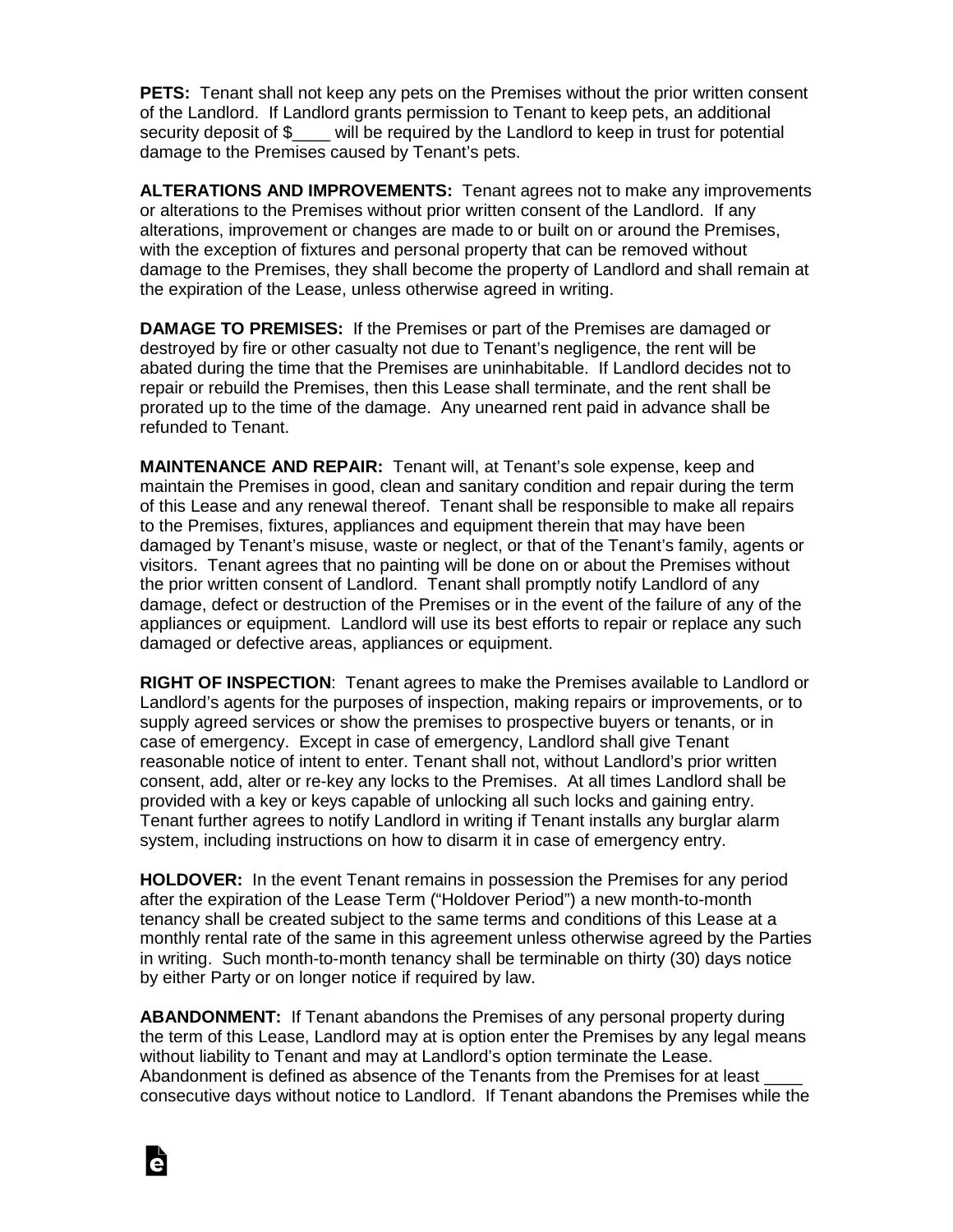rent is outstanding for more than \_\_\_\_ days and there is not reasonable evidence, other than the presence of the Tenants' personal property, that the Tenant is occupying the unit, Landlord may at Landlord's option terminate this Lease Agreement and regain possession in the manner prescribed by law. Landlord will dispose of all abandoned personal property on the Premises in any manner allowed by law.

**EXTENDED ABSENCES:** In the event Tenant will be away from the Premises for more than 7 consecutive days, Tenant agrees to notify Landlord in writing of such absence. During such absence, Landlord may enter the premises at times reasonably necessary to maintain the property and inspect for damages and needed repairs.

**SECURITY:** Tenant understands that Landlord does not provide any security alarm system or other security for Tenant or the Premises. In the event any alarm system is provided, Tenant understands that such alarm system is not warranted to be complete in all respects or to be sufficient to protect Tenant on the Premises. Tenant releases Landlord from any loss, damage, claim or injury resulting from the failure of any alarm system, security or from the lack of any alarm system or security.

**SEVERABILITY:** If any part of this Lease shall be held unenforceable for any reason, the remainder of this Agreement shall continue in full force and effect. If any provision of this Lease is deemed invalid or unenforceable by any court of competent jurisdiction, and if limiting such provision would make the provision valid, then such provision shall be deemed to be construed as so limited.

**INSURANCE:** Landlord and Tenant shall each be responsible to maintain appropriate insurance for their respective interests in the Premises and property located on the Premises. Tenant understands that Landlord will not provide any insurance coverage for Tenant's property. Landlord will not be responsible for any loss of Tenant's property, whether by theft, fire, riots, strikes, acts of God or otherwise. Landlord encourages Tenant to obtain renter's insurance or other similar coverage to protect against risk of loss.

**BINDING EFFECT:** The covenants and conditions contained in the Lease shall apply to the Parties and the heirs, legal representatives, successors and permitted assigns of the Parties.

**GOVERNING LAW:** This Lease shall be governed by and construed in accordance with the laws of the State of Delaware.

\_\_\_\_\_\_\_ (Tenant's Initials) – Tenant agrees that they have been given a copy of the Delaware Landlord-Tenant Code – Title 25.

**ENTIRE AGREEMENT:** This Lease constitutes the entire Agreement between the Parties and supersedes any prior understanding or representation of any kind preceding the date of this Agreement. There are no other promises, conditions, understandings or other Agreements, whether oral or written, relating to the subject matter of this Lease. This Lease may be modified in writing and must be signed by both Landlord and Tenant.

**NOTICE:** Any notice required or otherwise given pursuant to this Lease shall be in writing and mailed certified return receipt requested, postage prepaid, or delivered by overnight delivery service, if to Tenant, at the Premise and if to Landlord, at the address for payment of rent. Either party may change such addresses from time to time by providing notice as set forth above.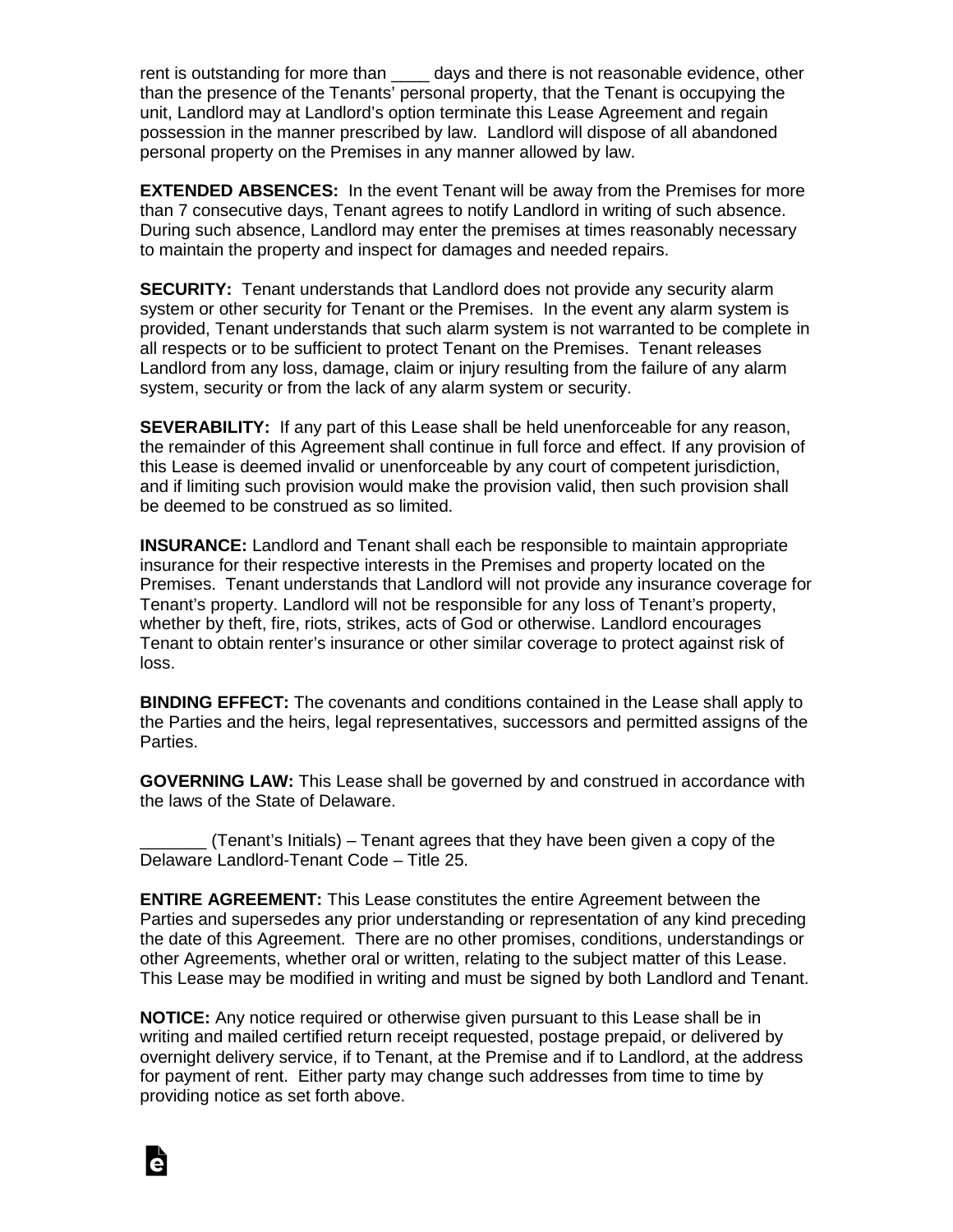**CUMULATIVE RIGHTS:** Landlord's and Tenant's rights under this Lease are cumulative and shall not be construed as exclusive of each other unless otherwise required by law.

**WAIVER:** The failure of either Party to enforce any provisions of the Lease shall not be deemed a waiver of limitation of that Party's right to subsequently enforce and compel strict compliance with every provision of this Lease. The acceptance of rent by Landlord does not waive Landlord's right to enforce any provisions of this Lease.

**INDEMNIFICATION:** To the extent permitted by law, Tenant will indemnify and hold Landlord and Landlord's property, including the Premises, free and harmless from any liability for losses, claims, injury to or death of any person, including Tenant, or for damage to property arising from Tenant using and occupying the Premises or from the acts or omissions of any person or persons, including Tenant, in or about the Premises with Tenant's express or implied consent except Landlord's act or negligence.

**LEGAL FEES:** In the event that the Tenant violates the terms of the Lease or defaults in the performance of any covenants in the Lease and the Landlord engages an attorney or institutes a legal action, counterclaim, or summary proceeding against Tenants based upon such violation or default, Tenants shall be liable to Landlord for the costs and expenses incurred in enforcing this Lease, including reasonable attorney fees and costs. In the event the Tenants bring any action against the Landlord pursuant to this Lease and the Landlord prevails, Tenant shall be liable to Landlord for costs and expenses of defending such action, including reasonable attorney fees and costs.

## **ADDITIONAL TERMS AND CONDITIONS:**

**DISPLAY OF SIGNS:** Landlord or Landlord's agent may display "For Sale" or "For Rent" or "Vacancy" or similar signs on or about the Premises and enter to show the Premises to prospective tenants during the last \_\_\_\_\_ days of this Lease. Tenant agrees that no signs shall be placed on the Premises without the prior written consent of the Landlord.

**NOISE:** Tenant shall not cause or allow any unreasonably loud noise or activity in the Premises that might disturb the rights, comforts and conveniences of other persons. No lounging or visiting will be allowed in the common areas. Furniture delivery and removal will take place between \_\_\_\_\_a.m. and \_\_\_\_\_p.m.

**PARKING:** Tenant is  $\Box$  granted  $\Box$  not granted permission to use parking space(s) that may be found at  $\qquad \qquad$  for the purpose of parking  $\qquad$ motor vehicle(s) during the term of this Lease. Landlord is not responsible for, nor does it assume any liability for damages caused by fire, theft, casualty or any other cause whatsoever with respect to any car or its contents.

**BALCONIES:** Tenant □ shall □ shall not use balcony for the purpose of storage, drying clothes, cleaning rugs or grilling.

**BICYCLES:** All bicycles owned by the Tenant shall be stored only in the areas designated by the Landlord and not in any other parts of the building including the hallways, entrances and lobbies.

**LOCKING OF ENTRANCE DOORS:** Landlord reserves the right to close and keep locked all entrance doors of the building during such hours as the Landlord deems

à